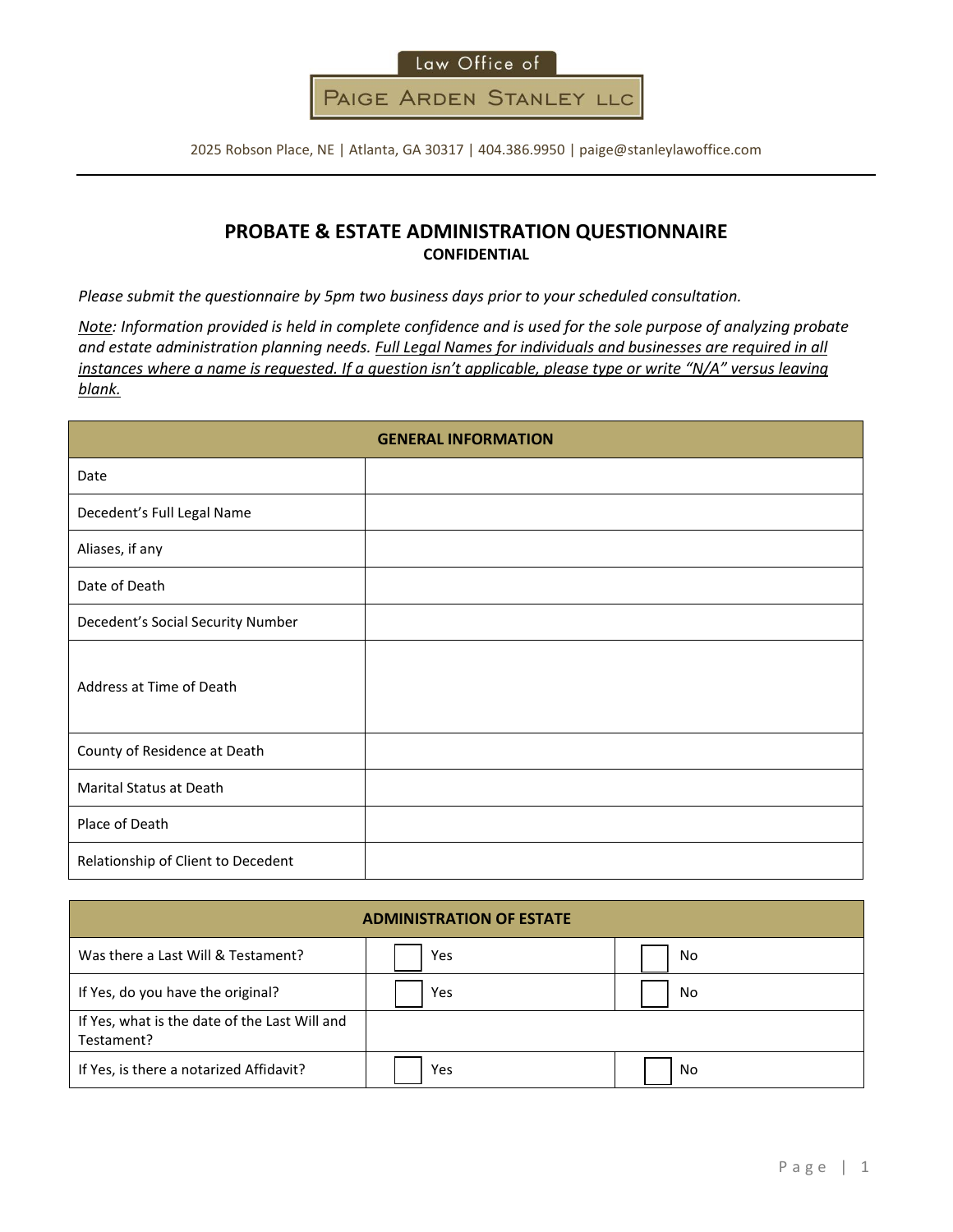| <b>EXECUTOR/ADMINISTRATOR/PERSONAL REPRESENTATIVE OF THE ESTATE</b>                                                                                                 |                                                               |                                |                                                                        |  |
|---------------------------------------------------------------------------------------------------------------------------------------------------------------------|---------------------------------------------------------------|--------------------------------|------------------------------------------------------------------------|--|
|                                                                                                                                                                     | Executor/Administrator                                        | <b>Personal Representative</b> |                                                                        |  |
| <b>Full Legal Name</b>                                                                                                                                              |                                                               |                                |                                                                        |  |
| Address                                                                                                                                                             |                                                               |                                |                                                                        |  |
| Is Individual Named Above Willing and<br>Able to Serve?                                                                                                             | Yes                                                           |                                | No                                                                     |  |
| Relationship to Decedent                                                                                                                                            |                                                               |                                |                                                                        |  |
| Home/Mobile Telephone                                                                                                                                               |                                                               |                                |                                                                        |  |
| <b>Business Telephone</b>                                                                                                                                           |                                                               |                                |                                                                        |  |
| <b>Email Address</b>                                                                                                                                                |                                                               |                                |                                                                        |  |
|                                                                                                                                                                     | Co-Executor/Administrator<br>Successor Executor/Administrator |                                | Co-Personal Representative<br><b>Successor Personal Representative</b> |  |
| <b>Full Legal Name</b>                                                                                                                                              |                                                               |                                |                                                                        |  |
| Address                                                                                                                                                             |                                                               |                                |                                                                        |  |
| Is Individual Named Above Willing and<br>Able to Serve?                                                                                                             | Yes                                                           |                                | No                                                                     |  |
| Relationship to Decedent                                                                                                                                            |                                                               |                                |                                                                        |  |
| Home/Mobile Telephone                                                                                                                                               |                                                               |                                |                                                                        |  |
| <b>Business Telephone</b>                                                                                                                                           |                                                               |                                |                                                                        |  |
| <b>Email Address</b>                                                                                                                                                |                                                               |                                |                                                                        |  |
| If the person named as Executor/Personal Representative in the Will is deceased or has declined to serve, please complete<br>the following:                         |                                                               |                                |                                                                        |  |
| Named Executor's Date of Death, if<br>deceased. Provide certified copy of<br>Death Certificate.                                                                     |                                                               |                                |                                                                        |  |
| If Named Executor is declining to<br>serve, will he/she sign a formal<br>resignation? If yes, please provide<br>such person's name, address and<br>phone number(s). |                                                               |                                |                                                                        |  |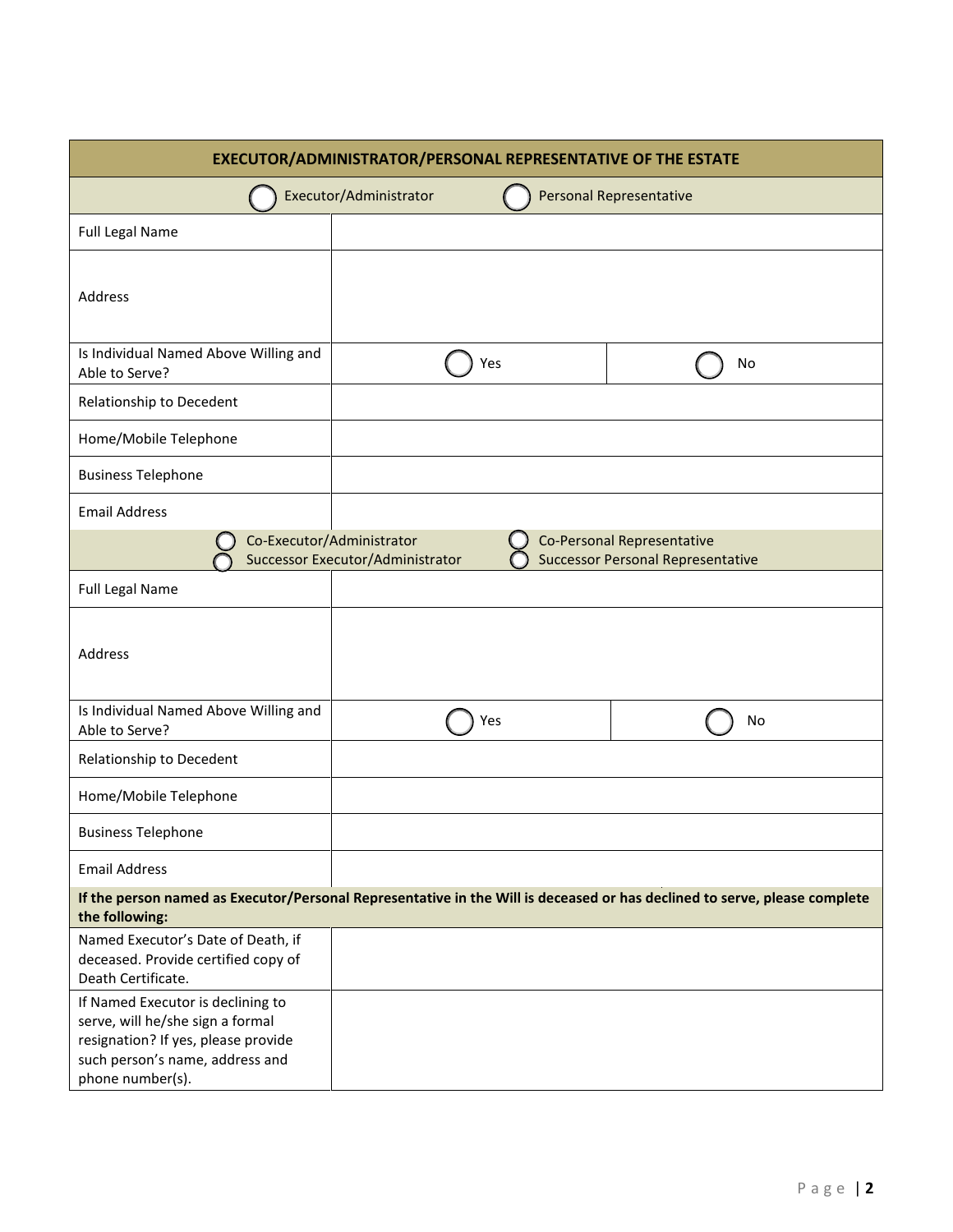| <b>TRUST INFORMATION (if applicable)</b>                                                                                                                                  |                                                                                                                            |  |  |  |
|---------------------------------------------------------------------------------------------------------------------------------------------------------------------------|----------------------------------------------------------------------------------------------------------------------------|--|--|--|
| Was there a Revocable Living Trust or Living<br>Trust ("Trust")?                                                                                                          | No<br>Yes                                                                                                                  |  |  |  |
| If Yes, do you have the original?                                                                                                                                         | Yes<br>No                                                                                                                  |  |  |  |
| If Yes, what is the date of the Trust?                                                                                                                                    |                                                                                                                            |  |  |  |
| Is there a notarized Certificate?                                                                                                                                         | Yes<br>No                                                                                                                  |  |  |  |
| What assets funded the Trust? Attach<br>additional pages if necessary.                                                                                                    |                                                                                                                            |  |  |  |
|                                                                                                                                                                           | <b>Trustee</b>                                                                                                             |  |  |  |
| <b>Full Legal Name</b>                                                                                                                                                    |                                                                                                                            |  |  |  |
| <b>Address</b>                                                                                                                                                            |                                                                                                                            |  |  |  |
| Relationship to Decedent                                                                                                                                                  |                                                                                                                            |  |  |  |
| Home/Mobile Telephone                                                                                                                                                     |                                                                                                                            |  |  |  |
| <b>Business Telephone</b>                                                                                                                                                 |                                                                                                                            |  |  |  |
| <b>Email Address</b>                                                                                                                                                      |                                                                                                                            |  |  |  |
|                                                                                                                                                                           | <b>Successor Trustee</b>                                                                                                   |  |  |  |
| <b>Full Legal Name</b>                                                                                                                                                    |                                                                                                                            |  |  |  |
| Address                                                                                                                                                                   |                                                                                                                            |  |  |  |
| Relationship to Decedent                                                                                                                                                  |                                                                                                                            |  |  |  |
| Home/Mobile Telephone                                                                                                                                                     |                                                                                                                            |  |  |  |
| <b>Business Telephone</b>                                                                                                                                                 |                                                                                                                            |  |  |  |
| <b>Email Address</b>                                                                                                                                                      |                                                                                                                            |  |  |  |
|                                                                                                                                                                           | If the person named as Successor Trustee in the Trust is deceased or has declined to serve, please complete the following: |  |  |  |
| Named Successor Trustee's Date of Death,<br>if deceased.                                                                                                                  |                                                                                                                            |  |  |  |
| If Named Successor Trustee is declining to<br>serve, will he/she sign a formal resignation?<br>If yes, please provide such person's name,<br>address and phone number(s). |                                                                                                                            |  |  |  |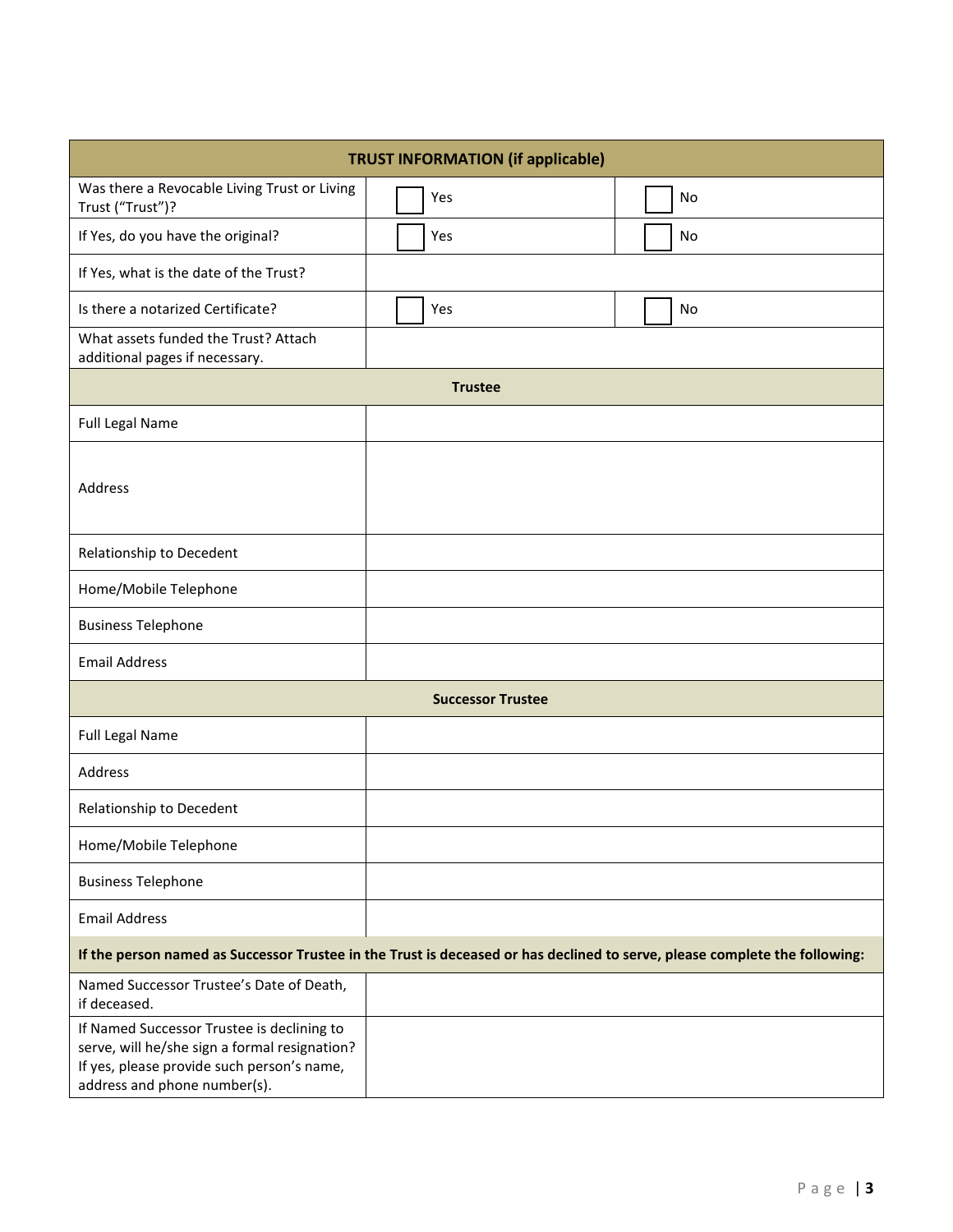| <b>FAMILY INFORMATION</b>             |                                                                                                                       |               |                     |  |                                                 |                    |
|---------------------------------------|-----------------------------------------------------------------------------------------------------------------------|---------------|---------------------|--|-------------------------------------------------|--------------------|
| Is any member of the family disabled? |                                                                                                                       |               | Yes                 |  | No                                              |                    |
|                                       | If yes, please provide additional information, including conservatorship or guardianship documentation.               |               |                     |  |                                                 |                    |
|                                       | <b>Surviving Spouse Information (if applicable)</b>                                                                   |               |                     |  |                                                 |                    |
| Full Legal Name                       |                                                                                                                       |               |                     |  |                                                 |                    |
| Date of Birth                         |                                                                                                                       |               |                     |  |                                                 |                    |
| Address                               |                                                                                                                       |               |                     |  |                                                 |                    |
| Home/Mobile Telephone                 |                                                                                                                       |               |                     |  |                                                 |                    |
| <b>Business Telephone</b>             |                                                                                                                       |               |                     |  |                                                 |                    |
| <b>Email Address</b>                  |                                                                                                                       |               |                     |  |                                                 |                    |
| <b>Living Children</b>                |                                                                                                                       |               |                     |  |                                                 |                    |
| <b>Full Legal Name</b>                | Date of<br><b>Birth</b>                                                                                               |               | <b>Full Address</b> |  | <b>Email Address</b>                            | Phone<br>(O)(H)(C) |
|                                       |                                                                                                                       |               |                     |  |                                                 |                    |
|                                       |                                                                                                                       |               |                     |  |                                                 |                    |
|                                       |                                                                                                                       |               |                     |  |                                                 |                    |
| telephone number.                     | Was a Guardian appointed for minor children of the Decedent? If so, please list full name, address, email address and |               |                     |  |                                                 |                    |
| Full Legal Name of Guardian           |                                                                                                                       |               |                     |  |                                                 |                    |
| <b>Guardian Address</b>               |                                                                                                                       |               |                     |  |                                                 |                    |
| <b>Guardian Email Address</b>         |                                                                                                                       |               |                     |  |                                                 |                    |
| Guardian Telephone Number             |                                                                                                                       |               |                     |  |                                                 |                    |
|                                       | <b>Children Who Predeceased the Decedent (If Applicable)</b>                                                          |               |                     |  |                                                 |                    |
| <b>Full Legal Name</b>                |                                                                                                                       | Date of Birth | Date of<br>Death    |  | <b>Address at Death &amp; Social Security #</b> |                    |
|                                       |                                                                                                                       |               |                     |  |                                                 |                    |
|                                       |                                                                                                                       |               |                     |  |                                                 |                    |
|                                       |                                                                                                                       |               |                     |  |                                                 |                    |
|                                       |                                                                                                                       |               |                     |  |                                                 |                    |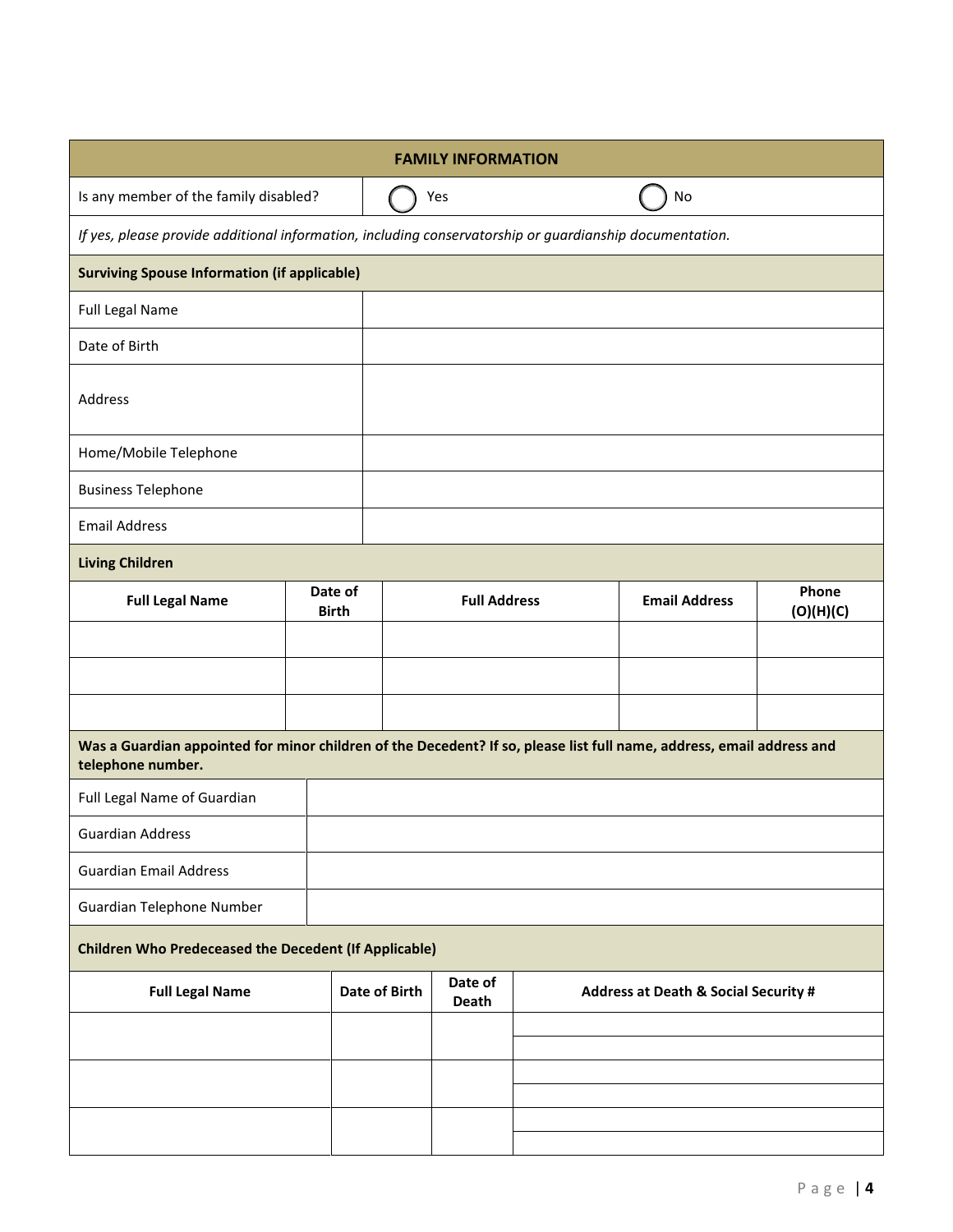| <b>Children of Predeceased Child/ren (If Applicable)</b>                                                                             |                         |               |                                               |                         |                               |
|--------------------------------------------------------------------------------------------------------------------------------------|-------------------------|---------------|-----------------------------------------------|-------------------------|-------------------------------|
| <b>Full Legal Name</b>                                                                                                               | Date of<br><b>Birth</b> |               | <b>Address</b>                                | <b>Email Address</b>    | <b>Telephone</b><br>(O)(H)(C) |
|                                                                                                                                      |                         |               |                                               |                         |                               |
|                                                                                                                                      |                         |               |                                               |                         |                               |
|                                                                                                                                      |                         |               |                                               |                         |                               |
|                                                                                                                                      |                         |               |                                               |                         |                               |
| Other Beneficiaries   Names of friends, Charities or Other Organizations to be included in Probating or Administering the<br>Estate. |                         |               |                                               |                         |                               |
| <b>Full Legal Name</b>                                                                                                               |                         | Date of Birth |                                               | <b>Address</b>          |                               |
|                                                                                                                                      |                         |               |                                               |                         |                               |
| <b>Relationship to Decedent</b>                                                                                                      |                         |               | <b>Email Address</b><br>Telephone   (O)(H)(C) |                         |                               |
|                                                                                                                                      |                         |               |                                               |                         |                               |
| <b>Full Legal Name</b>                                                                                                               |                         | Date of Birth |                                               | <b>Address</b>          |                               |
|                                                                                                                                      |                         |               |                                               |                         |                               |
| <b>Relationship to Decedent</b>                                                                                                      |                         |               | <b>Email Address</b><br>Telephone   (O)(H)(C) |                         |                               |
|                                                                                                                                      |                         |               |                                               |                         |                               |
| <b>Full Legal Name</b>                                                                                                               | Date of Birth           |               | <b>Address</b>                                |                         |                               |
|                                                                                                                                      |                         |               |                                               |                         |                               |
| <b>Relationship to Decedent</b>                                                                                                      |                         |               | <b>Email Address</b>                          | Telephone $  (O)(H)(C)$ |                               |
|                                                                                                                                      |                         |               |                                               |                         |                               |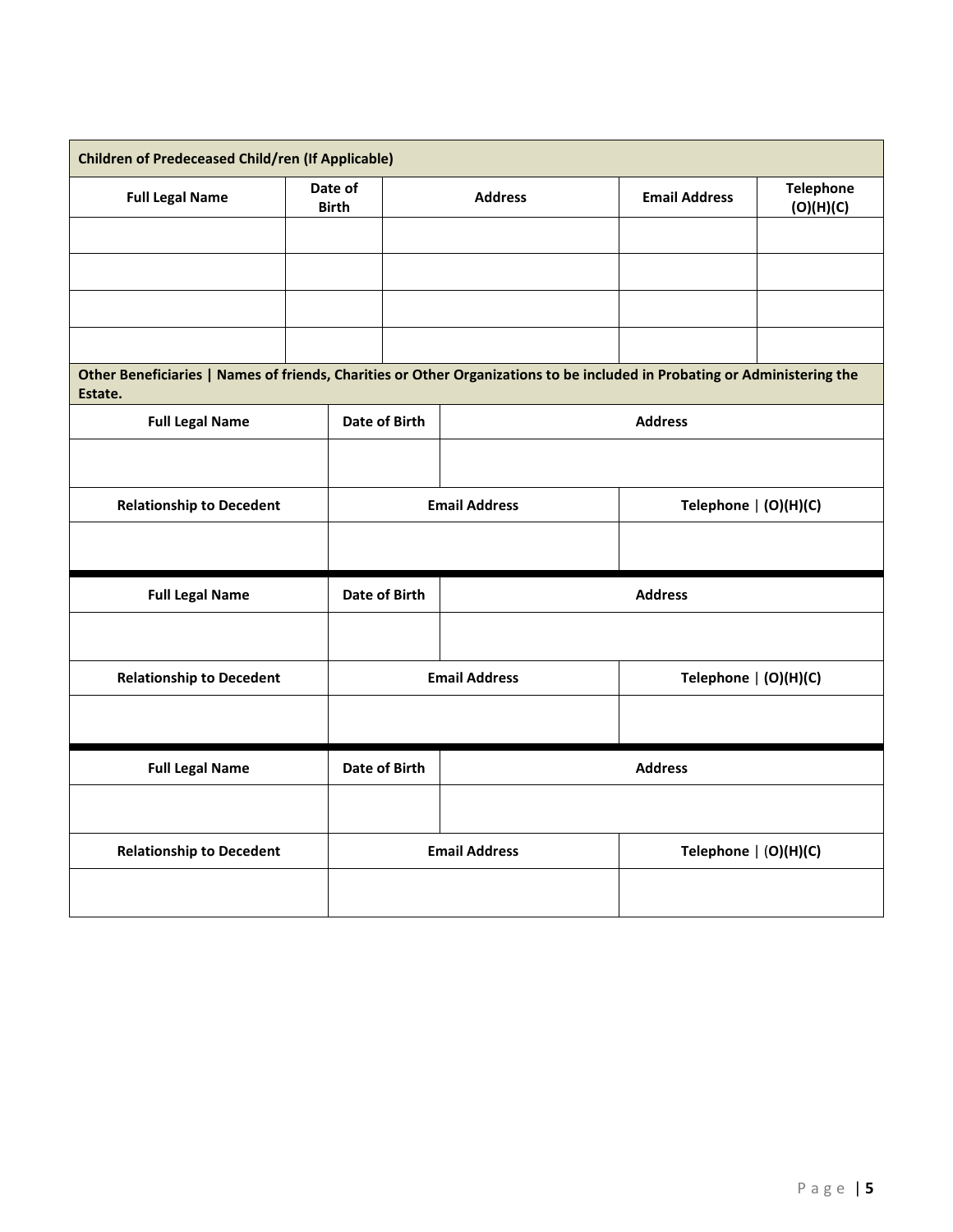| <b>ASSET INVENTORY</b>                          |                                                             |                                  |  |  |
|-------------------------------------------------|-------------------------------------------------------------|----------------------------------|--|--|
| <b>Asset</b>                                    | Description, Address/Location,<br>Account # (if applicable) | Amount/Value as of Date of Death |  |  |
|                                                 |                                                             | \$                               |  |  |
| Cash                                            |                                                             | \$                               |  |  |
|                                                 |                                                             | \$                               |  |  |
|                                                 |                                                             | \$                               |  |  |
| <b>Savings</b>                                  |                                                             | \$                               |  |  |
|                                                 |                                                             | \$                               |  |  |
|                                                 |                                                             | \$                               |  |  |
| <b>Money Market</b><br><b>Accounts</b>          |                                                             | \$                               |  |  |
|                                                 |                                                             | \$                               |  |  |
|                                                 |                                                             | \$                               |  |  |
| <b>Certificates of</b><br><b>Deposit (CDs)</b>  |                                                             | \$                               |  |  |
|                                                 |                                                             | \$                               |  |  |
|                                                 |                                                             | \$                               |  |  |
| <b>Stocks &amp; Bonds</b>                       |                                                             | \$                               |  |  |
|                                                 |                                                             | \$                               |  |  |
| <b>Retirement</b><br><b>Programs (Pensions,</b> |                                                             | \$                               |  |  |
| <b>Profit Sharing,</b><br><b>Retirement</b>     |                                                             | \$                               |  |  |
| <b>Accounts, Annuities)</b>                     |                                                             | \$                               |  |  |
|                                                 | Type                                                        | \$                               |  |  |
|                                                 | Beneficiary                                                 |                                  |  |  |
|                                                 | Type                                                        | \$                               |  |  |
| Life Insurance                                  | Beneficiary                                                 |                                  |  |  |
|                                                 | Type                                                        | \$                               |  |  |
|                                                 | Beneficiary                                                 |                                  |  |  |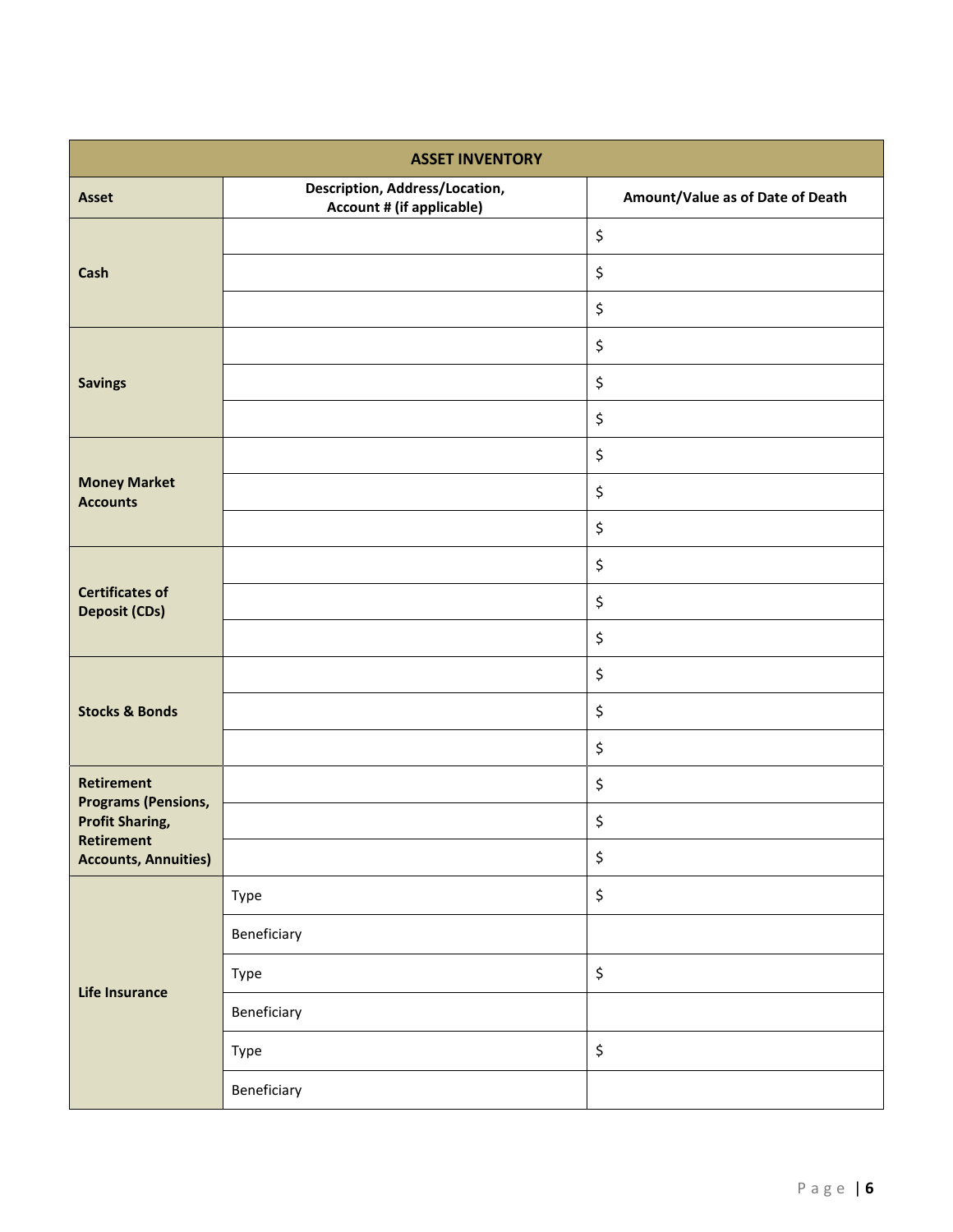| <b>Business Interests</b>                                                                                                                                                                                                                                                | \$ |
|--------------------------------------------------------------------------------------------------------------------------------------------------------------------------------------------------------------------------------------------------------------------------|----|
| (Business(es) in which<br>the decedent had a                                                                                                                                                                                                                             | \$ |
| vested interest as<br>member, owner,<br>partner or stockholder)                                                                                                                                                                                                          | \$ |
| <b>Real Estate Owned</b>                                                                                                                                                                                                                                                 | \$ |
| Include mortgage<br>balance(s) in Debt section                                                                                                                                                                                                                           | \$ |
| below.                                                                                                                                                                                                                                                                   | \$ |
| <b>Vehicles</b><br>(cars, boats, trailers,                                                                                                                                                                                                                               | \$ |
| motorcycles, motor<br>homes, airplanes, etc.)<br>Include loan balance(s) in<br>Debt section below.                                                                                                                                                                       | \$ |
|                                                                                                                                                                                                                                                                          | \$ |
| <b>Personal Property</b><br>(miscellaneous items of<br>value owned by the<br>Decedent (household<br>furniture, furnishings,<br>appliances, cameras,<br>stereos, radios, china,<br>silver, lawn equipment,<br>guns, jewelry,<br>furniture, collections,<br>artwork, etc.) | \$ |
| <b>Accounts Receivable</b><br>(notes, contracts,<br>mortgages)                                                                                                                                                                                                           | \$ |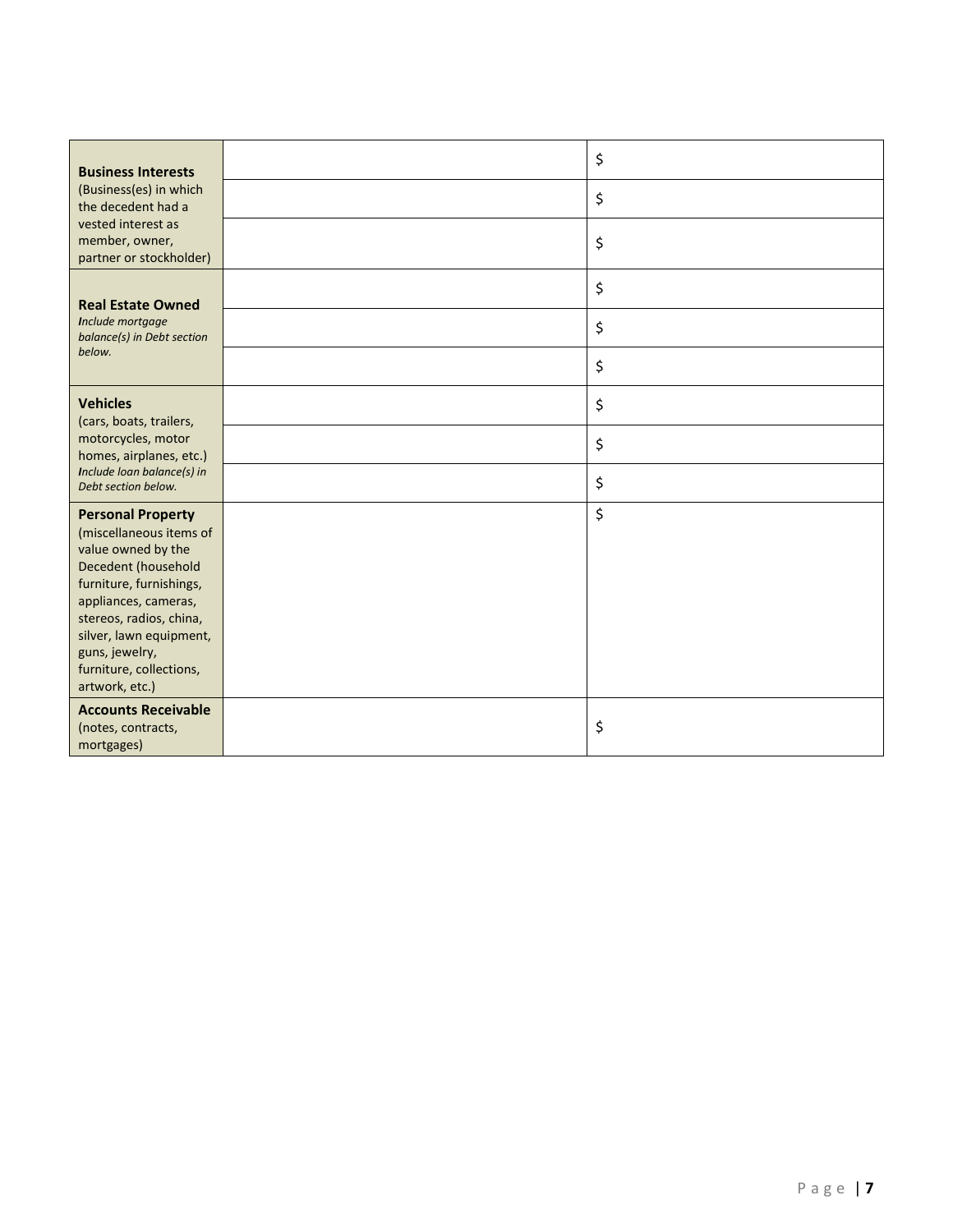| <b>DEBTS</b><br>(credit cards, loans, utilities, etc.)                                                                                                               |                                                                    |                       |     |                    |  |
|----------------------------------------------------------------------------------------------------------------------------------------------------------------------|--------------------------------------------------------------------|-----------------------|-----|--------------------|--|
| <b>Creditor</b>                                                                                                                                                      | <b>Full Address</b>                                                | <b>Account Number</b> |     | <b>Amount Owed</b> |  |
|                                                                                                                                                                      |                                                                    |                       |     |                    |  |
|                                                                                                                                                                      |                                                                    |                       |     |                    |  |
|                                                                                                                                                                      |                                                                    |                       |     |                    |  |
|                                                                                                                                                                      |                                                                    |                       |     |                    |  |
|                                                                                                                                                                      |                                                                    |                       |     |                    |  |
|                                                                                                                                                                      |                                                                    |                       |     |                    |  |
|                                                                                                                                                                      |                                                                    |                       |     |                    |  |
|                                                                                                                                                                      |                                                                    |                       |     |                    |  |
|                                                                                                                                                                      |                                                                    |                       |     |                    |  |
| <b>Medical Expenses</b><br>Expenses accrued during last illness (emergency room, doctors, nursing home, home care, hospital, etc., or other unpaid medical expenses) |                                                                    |                       |     |                    |  |
|                                                                                                                                                                      |                                                                    |                       |     |                    |  |
|                                                                                                                                                                      |                                                                    |                       |     |                    |  |
|                                                                                                                                                                      |                                                                    |                       |     |                    |  |
|                                                                                                                                                                      |                                                                    |                       |     |                    |  |
|                                                                                                                                                                      | Was the Decedent receiving Medicaid? If yes, provide detail below. |                       | Yes | No                 |  |
|                                                                                                                                                                      |                                                                    |                       |     |                    |  |
|                                                                                                                                                                      |                                                                    |                       |     |                    |  |
|                                                                                                                                                                      |                                                                    |                       |     |                    |  |
|                                                                                                                                                                      |                                                                    |                       |     |                    |  |
|                                                                                                                                                                      |                                                                    |                       |     |                    |  |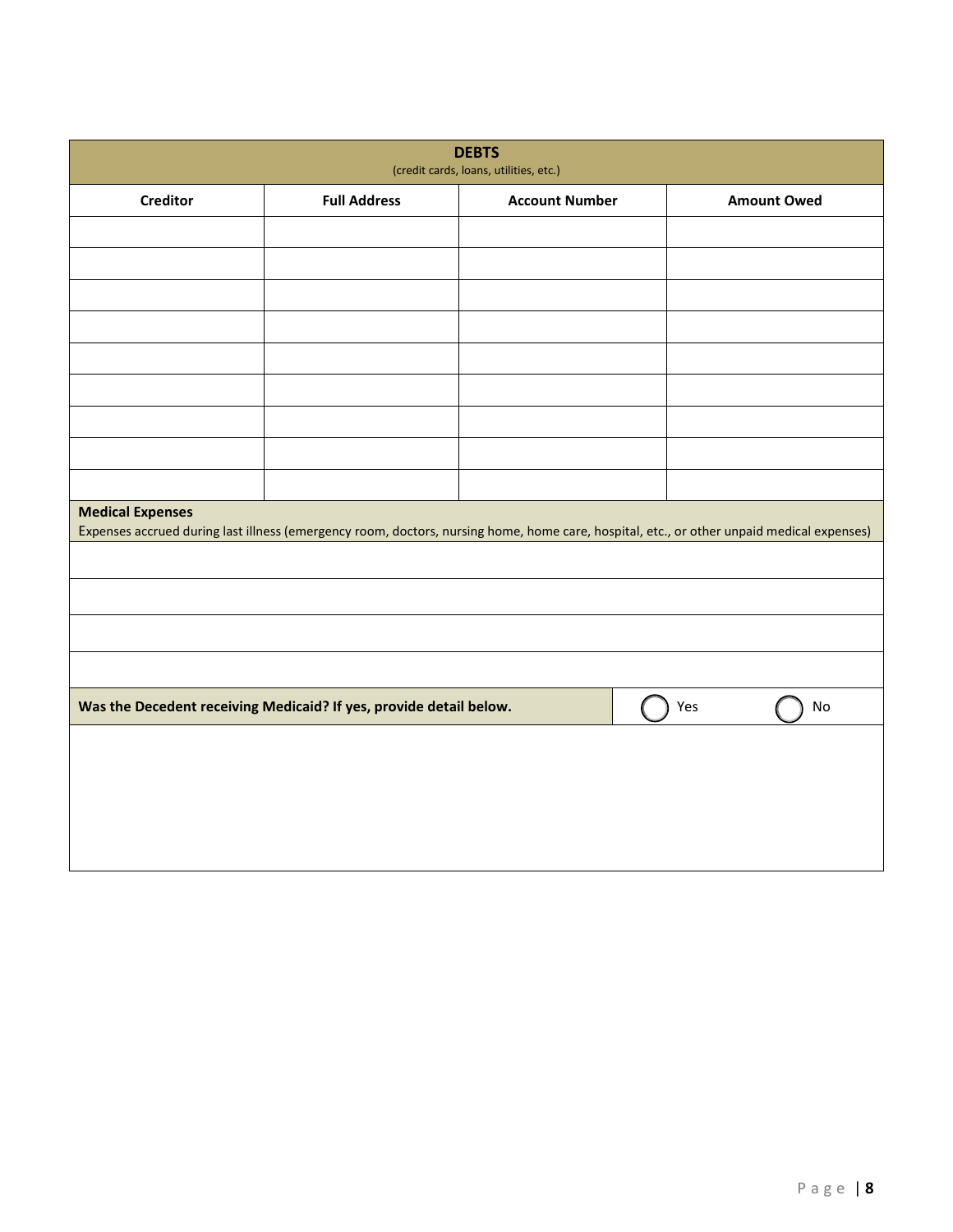| DOCUMENT LOCATIONS AND RESOURCE CONTACT INFORMATION                               |  |  |
|-----------------------------------------------------------------------------------|--|--|
| <b>Accountant Name and Company</b>                                                |  |  |
| Name                                                                              |  |  |
| <b>Full Address</b>                                                               |  |  |
| <b>Business Telephone</b>                                                         |  |  |
| Facsimile                                                                         |  |  |
| <b>Email Address</b>                                                              |  |  |
| <b>Insurance Agent Name and Company</b>                                           |  |  |
| Name                                                                              |  |  |
| <b>Full Address</b>                                                               |  |  |
| <b>Business Telephone</b>                                                         |  |  |
| Facsimile                                                                         |  |  |
| <b>Email Address</b>                                                              |  |  |
| <b>Financial Planner and Company</b>                                              |  |  |
| Name                                                                              |  |  |
| <b>Full Address</b>                                                               |  |  |
| <b>Business Telephone</b>                                                         |  |  |
| Facsimile                                                                         |  |  |
| <b>Email Address</b>                                                              |  |  |
| <b>Employer Benefits Coordinator</b>                                              |  |  |
| Name                                                                              |  |  |
| <b>Full Address</b>                                                               |  |  |
| <b>Business Telephone</b>                                                         |  |  |
| Facsimile                                                                         |  |  |
| <b>Email Address</b>                                                              |  |  |
| <b>Address and Location of Safe Deposit Box</b><br>and Box Number, if applicable. |  |  |